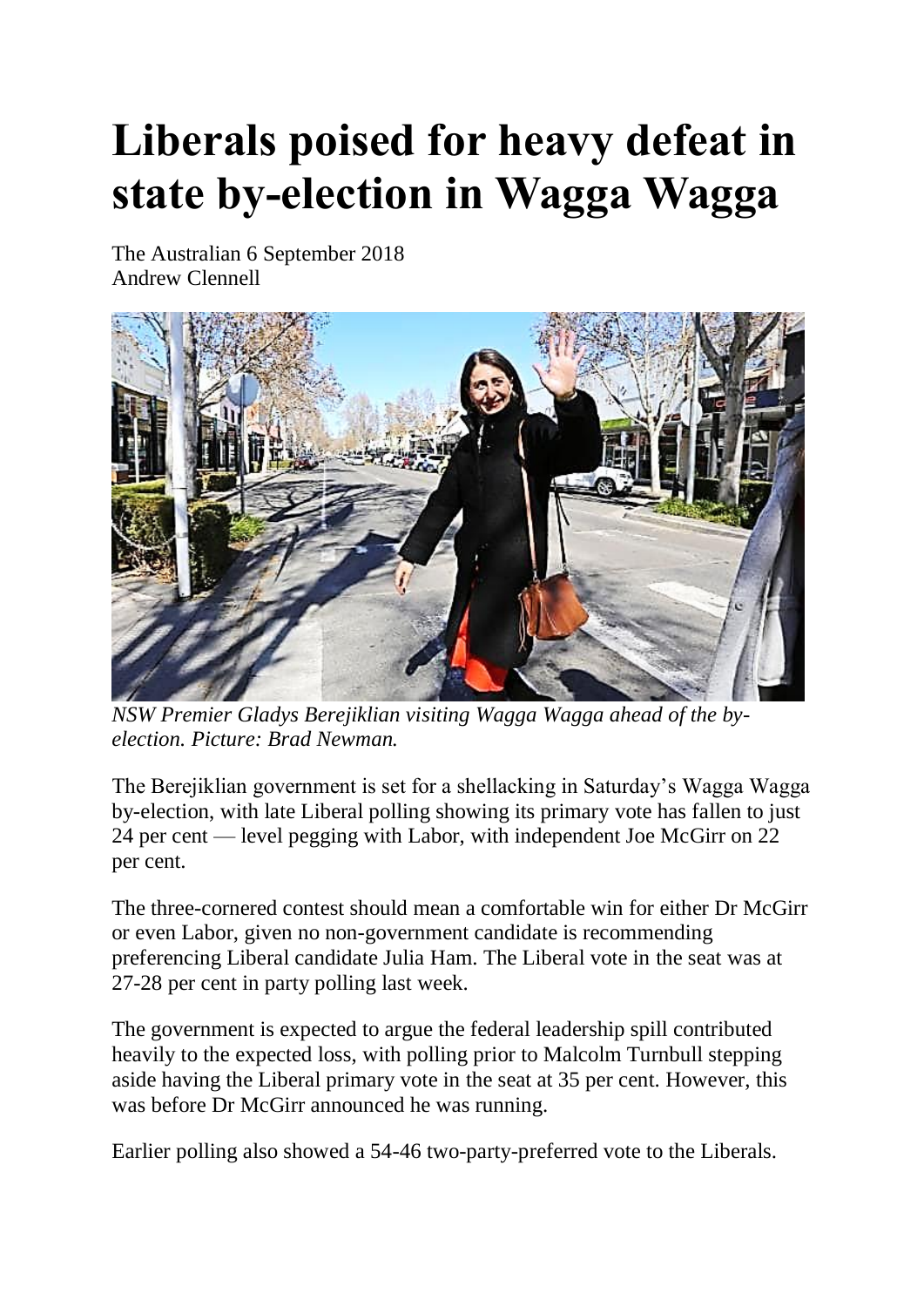Premier Gladys Berejiklian visited the seat six times during the campaign, with internal polling showing the reason why — her net favourability in the seat was plus five compared with Labor leader Luke Foley's rating of minus 22.

The polling reflects an anti-politician feel amid the Canberra chaos but also the resignation of former member Daryl Maguire over corruption allegations.

It also shows that a strategy by the Liberals of promising more than \$100 million for the seat during the campaign has not bought votes.

The polling also shows a net favourability of five for the suggestion that NSW was heading in the right direction.

The swing required for the government to lose the seat is 13 per cent and Ms Berejiklian told *The Australian* in Wagga Wagga last month a win would be "miraculous".

The shock polling comes as *The Australian* can reveal that Ms Ham posted a message on Facebook backing independent Cathy McGowan against Liberal Sophie Mirabella after her federal election win in the Victorian seat of Indi in 2013. Ms Ham has defended the post, saying she was related to Ms McGowan. Her Facebook message read: "An approachable politician … just what Australia needs"

Ms Ham, who joined the Liberal Party only last year and was therefore a controversial preselection choice, said: "Cathy and I are first cousins, and I congratulated my cousin on her election victory in 2013. There's a close family relationship — my mother provided Cathy with a lot of emotional support and help after her mother died. In fact, we still regularly talk, often discussing various issues faced by rural women and families."

Deputy Premier John Barilaro made a slip at a press conference in Sydney yesterday, virtually awarding the seat to Dr McGirr.

Grilled on theories Dr McGirr, if elected, could start as an independent and wind up running for the Nationals at the state election in March, Mr Barilaro said: "Once he gets elected, he'll sit there with the rest of the independents on the crossbench."

Questioned by journalists, Mr Barilaro changed his comments to "if". He conceded Dr McGirr had "made comments he would have run for the Nats" had the Coalition agreement not stipulated only the Liberals would contest the seat.